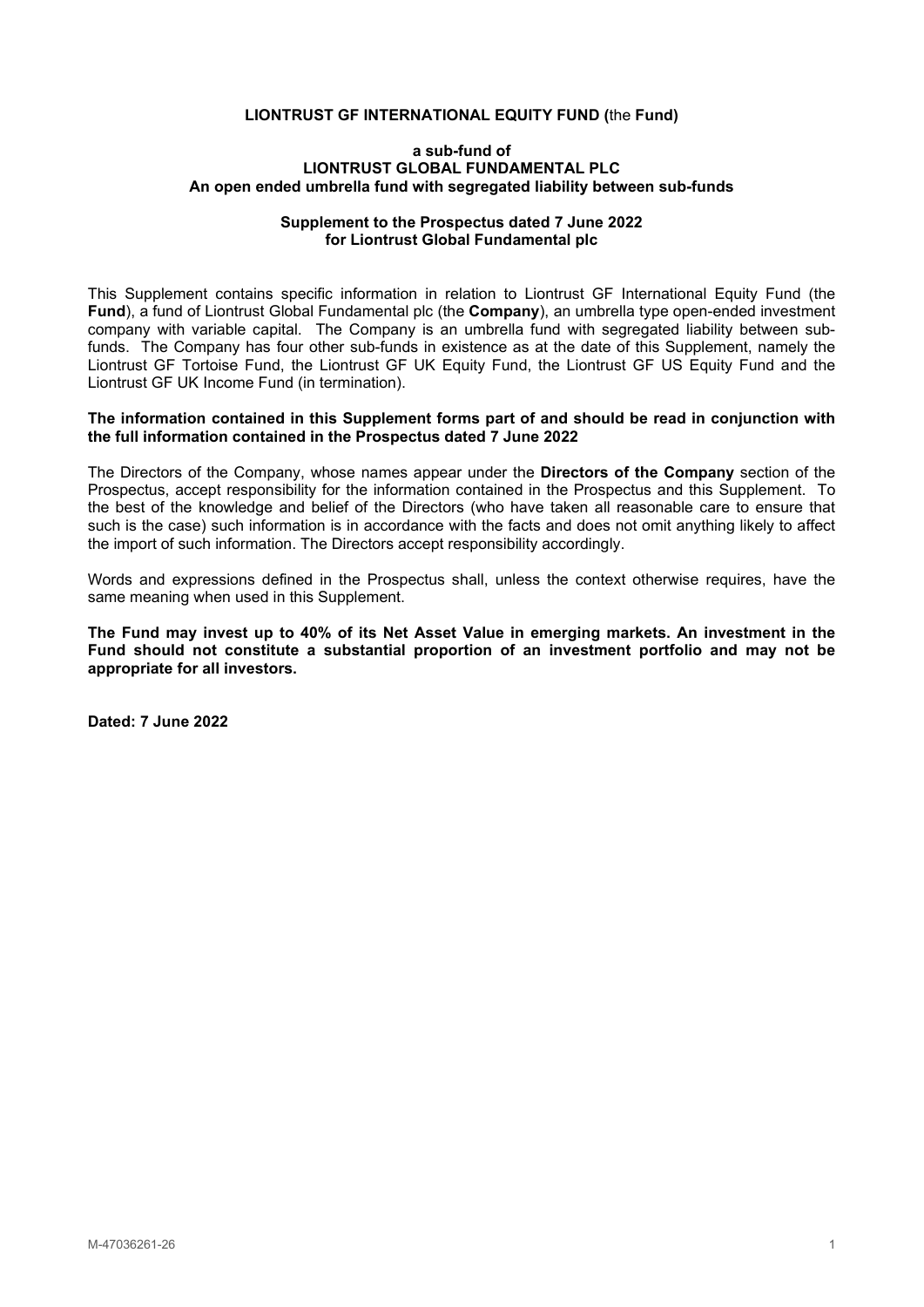# **TABLE OF CONTENTS**

| $\mathbf{1}$    |  |
|-----------------|--|
| 2               |  |
| 3               |  |
| 4               |  |
| 5               |  |
| 6               |  |
| $\overline{7}$  |  |
| 8               |  |
| 9               |  |
| 10 <sup>1</sup> |  |
| 11              |  |
| 12              |  |
| 13              |  |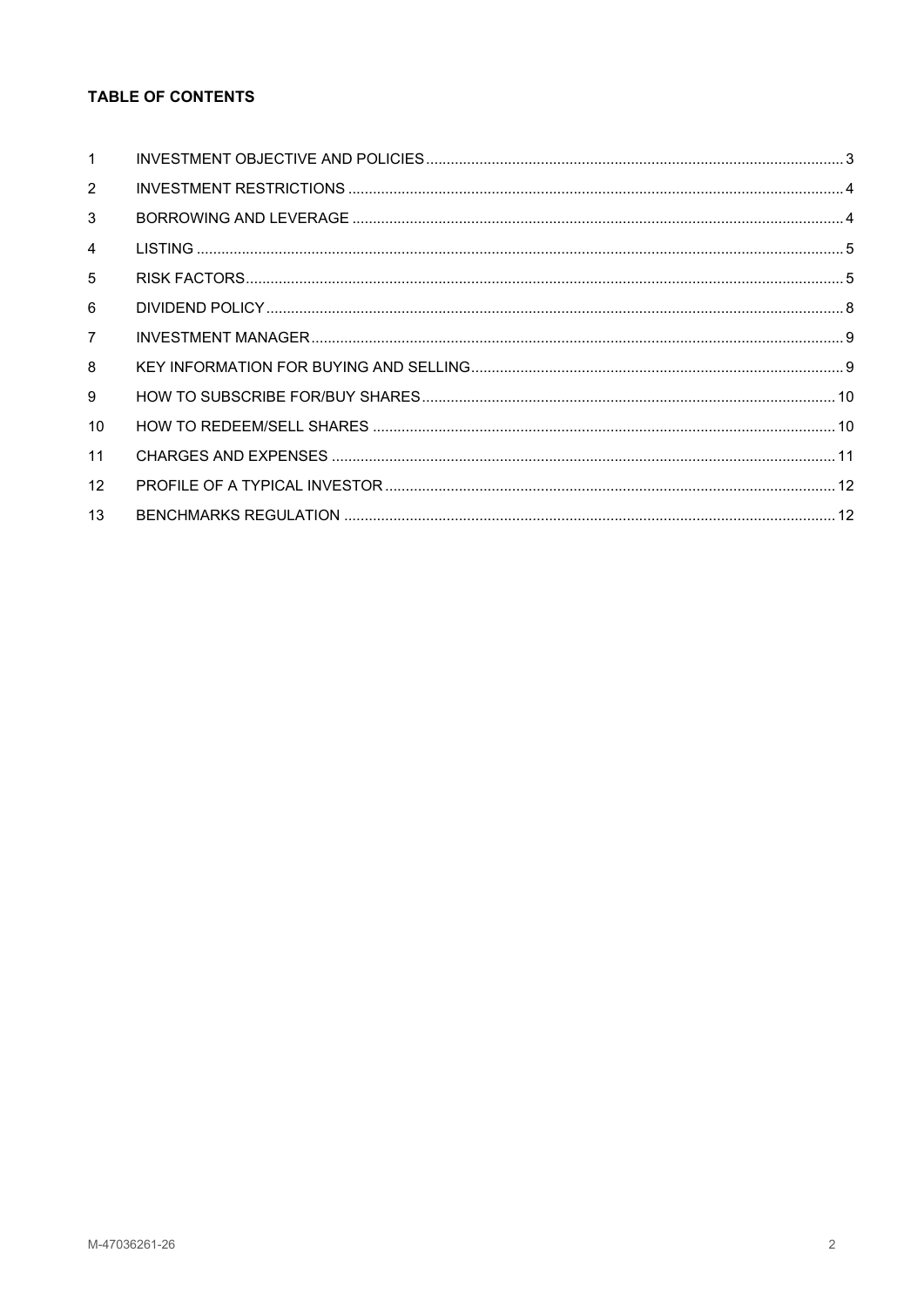#### <span id="page-2-0"></span>1 **INVESTMENT OBJECTIVE AND POLICIES**

#### **Investment Objective**

The investment objective of the Liontrust GF International Equity Fund is to aim to produce a total return in excess of the MSCI All Country World Index (ex-U.S.) (the **Index**) over any period of five years after all costs and charges have been deducted.

#### **Investment Policies**

The investment objective of the Fund will be achieved primarily through investment in a diversified portfolio of equity securities of companies which are listed or traded on one or more Markets listed in Appendix I to the Prospectus. Such investment may include constituents of the Index. However the Index is used as a target benchmark and the Fund is not constrained in how far its holdings can deviate from the weightings of the Index. Diversification will be achieved through investments in securities of several countries or regions and sectors.

#### *Investment selection process*

The Investment Manager will construct the Fund's portfolio taking into consideration macroeconomic factors (such as politics, GDP, and fiscal trends), the outlook for different economic sectors, and stock-specific factors such as valuation, market position, competitive advantage, management quality and financial strength. Management quality will be identified through a combination of some or all of the following, company engagement through meetings or other forms of correspondence with a company's management or investor relations team and an analysis of management incentives. There is no policy to restrict investment to any particular economic sector or industry. Assessing these factors follows an investment process of idea generation, company analysis (for example, analysing financial statements and other publicly available information) and then portfolio construction.

In the context of portfolio construction the Investment Manager considers both the macroeconomic factors affecting a country or region relevant to the target investment (for example interest rates, inflation, and gross domestic product) and microeconomic factors of a specific target company (for example specific technology, market dynamics and competitive landscape for the company in question). The Investment Manager then assesses both the risks of the target investment and the possible rewards of the target investment (having regard to the relevant macroeconomic and microeconomic factors). The Investment Manager then considers whether the target investment offers an attractive risk/reward profile and how those risks and rewards fit alongside other investments already held by the Fund to ensure a diverse portfolio that is aligned with the Investment Manager's views on market expectations and valuations and accords with the risk profile of a typical investor in the Fund (see Section 12 of this Supplement for further detail of the **Profile of a Typical Investor**).

The Investment Manager takes a long-term high conviction view of investment opportunities, in that it looks at the long-term (5-year) outlook for a company and, in the context of high conviction, will not be unduly influenced by what the Investment Manager believes is short-term volatility in the share price of the company in question. The Investment Manager will target a relatively concentrated portfolio of companies that meet the criteria set out above, with the Fund likely to hold securities from in the order of 35-55 companies at any one time once fully invested (though this is not a hard cap or a floor).

#### *Investment universe*

The Fund may invest up to 10% of its Net Asset Value in U.S equities and up to 40% of its Net Asset Value in emerging market securities, with the balance in other international equities, cash or money market instruments (treasury bills, commercial paper, certificates of deposit or money market funds). For the purposes of the investment policies of the Fund, an emerging market will be any market, which at the date of this supplement, has not been categorised as a Developed Market by MSCI (i.e. markets categorised as Frontier Markets and Emerging Markets by MSCI) or any such other market which the Directors have reasonably recategorised as an emerging market under exceptional circumstances (e.g. if the company is headquartered and derives substantially all of its revenues, assets and profits in emerging markets). The Fund may gain indirect exposure to Russian securities through American Depositary Receipts (**ADRs**) and Global Depository Receipts (**GDRs**) listed on other Recognised Exchanges outside Russia. Exposure to Russian securities through these instruments will typically be no more than 3% of the NAV of the Fund. This limit may be exceeded depending on market conditions however it is not expected that the Fund's exposure to Russian securities through these instruments will exceed 5% of the NAV of the Fund at any time.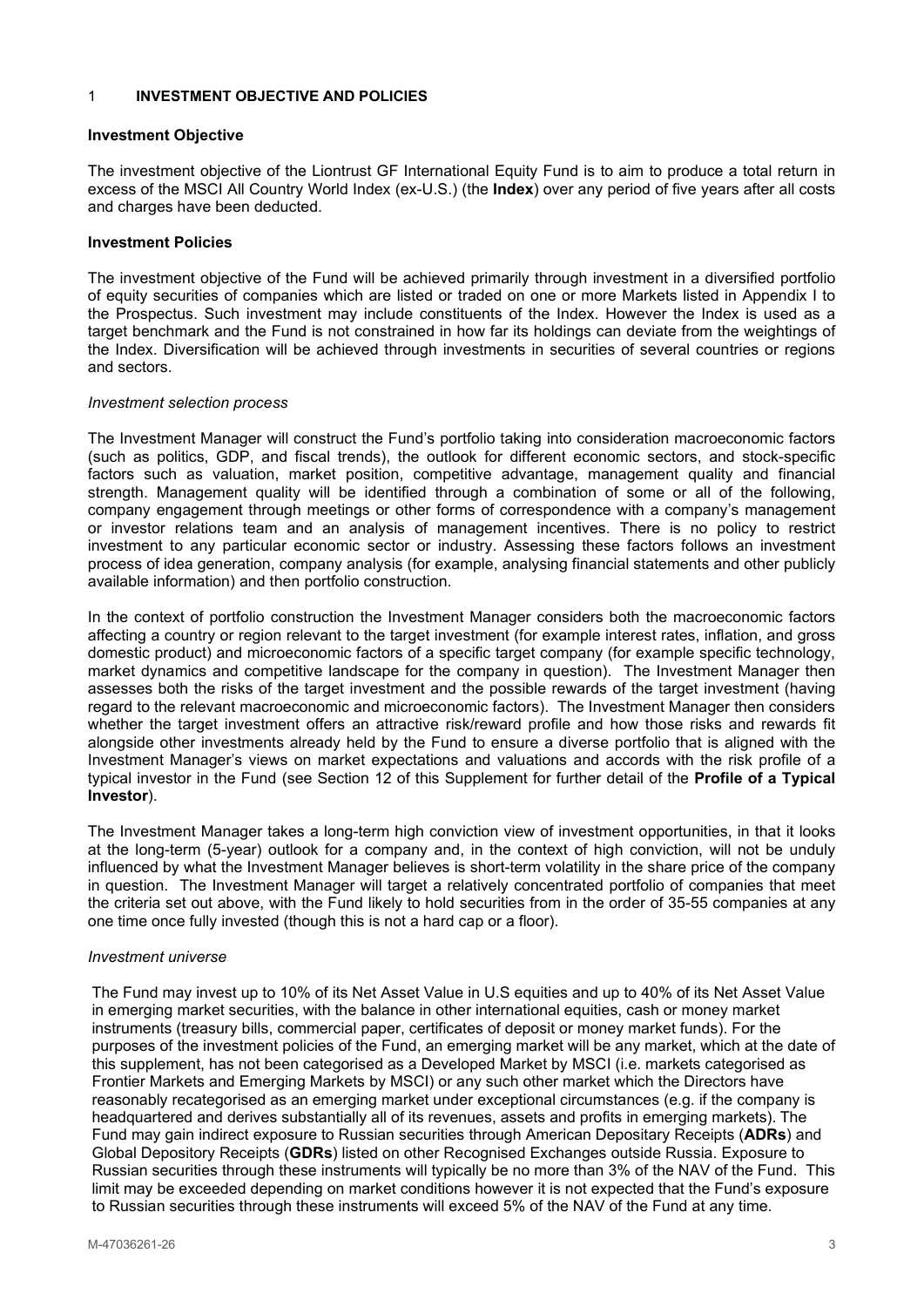The Fund may invest up to 10% of its Net Asset Value in other collective investment schemes. For the avoidance of doubt, such other collective investment schemes include money market funds invested in for cash management purposes.

The Fund is not expected to generate significant amounts of income.

The Fund will continuously invest more than 50% of the value of its (gross) assets in equity securities which constitute "equity participations" within the meaning of section 2, para 8 of the German Investment Tax Act (Investmentsteuergesetz) (or a corresponding provision of any successive legislation).

The Fund will be actively managed. While the Fund's investment objective is to outperform the Index, the Investment Manager is not constrained by the Index as regards stock selection or weighting.

There can be no guarantee that the investment objective of the Fund will be achieved.

The Fund's investment policy allows the Fund to invest in emerging markets and asset classes which may cause the Net Asset Value of the Fund to have a high volatility.

### **The Fund may invest up to 40% of its Net Asset Value in emerging markets. An investment in the Fund should not constitute a substantial proportion of an investment portfolio and may not be appropriate for all investors.**

### **Cash Management**

The Fund may hold and invest up to 20% of its Net Asset Value in liquid assets such as cash, bank deposits, money market funds having a minimum credit rating from a recognised rating agency of A1-P1 and money market instruments including but not limited to short-term fixed income instruments including treasury bills issued or guaranteed by any government which are rated and may offer fixed or variable interest rates.

The situations in which liquid assets set out above may be held may include: (i) where the Investment Manager considers that there are not sufficient suitable investment opportunities; (ii) to protect the value of the Fund and maintain liquidity at times in falling or volatile markets; (iii) to facilitate the Fund's ability to meet redemption requests; and (iv) where the Fund has received subscriptions that are awaiting investment. Subject to the ongoing need to provide adequate liquidity to meet the foreseeable level of redemptions at all times, there is no minimum level of liquidity that the Fund may hold at any one time.

# **Use of Financial Derivative Instruments (FDIs)**

The Fund may not invest in FDIs.

#### **Securities Lending and Repurchase/Reverse Repurchase Arrangements**

This Fund may not enter into securities lending and repurchase/reverse repurchase arrangements.

#### **The Index**

The MSCI All Country World Index (ex-US) captures large and mid-cap issuer representation across 22 of 23 developed markets (excluding the US) and 27 emerging markets. With 2,354 constituents as at 30 April 2021, the index covers approximately 85% of the global equity opportunity set outside the US.

### <span id="page-3-0"></span>2 **INVESTMENT RESTRICTIONS**

The general investment restrictions as set out in the section of the Prospectus entitled **Investment Restrictions** shall apply to the Fund. In addition the Fund will not invest more than 10% of its Net Asset Value in other collective investment schemes**.**

#### <span id="page-3-1"></span>3 **BORROWING AND LEVERAGE**

There will be no borrowing for investment purposes. In accordance with the general provisions set out in the Prospectus under the heading Borrowing and Leverage Powers, the Fund may borrow up to 10% of its total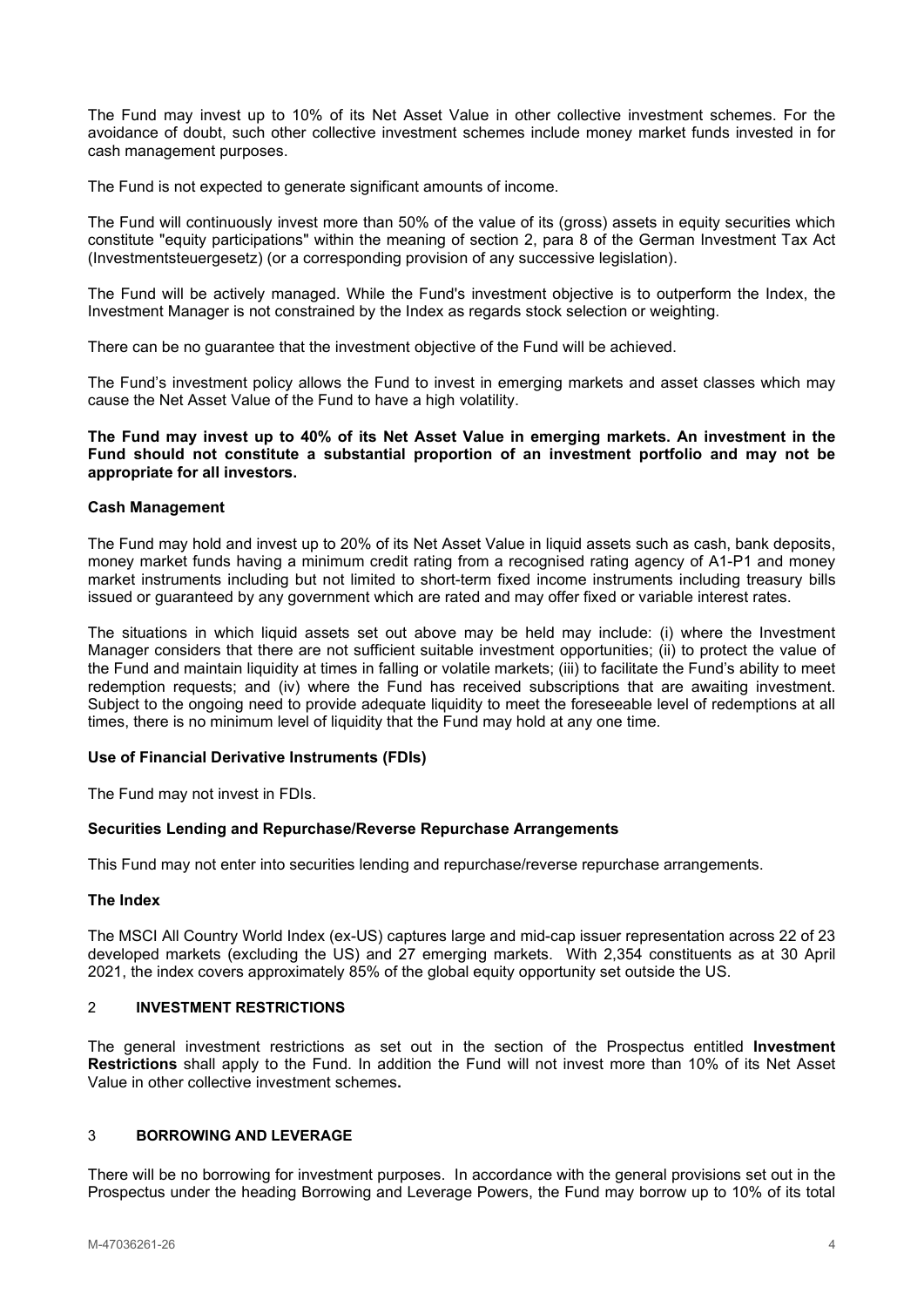Net Asset Value for temporary purposes. The Fund's assets may be used as collateral or charged as security to secure borrowings.

### <span id="page-4-0"></span>4 **LISTING**

Please note that no Shares in the Fund are listed on Euronext Dublin or any other exchange.

### <span id="page-4-1"></span>5 **RISK FACTORS**

The general risk factors set out in the **Risk Factors** section of the Prospectus apply to the Fund.

#### **AN INVESTMENT IN THE SHARES OF THE FUND IS SPECULATIVE AND INVOLVES A DEGREE OF RISK. ACCORDINGLY, PROSPECTIVE INVESTORS SHOULD CONSIDER THE FOLLOWING RISK FACTORS. THESE RISK FACTORS MAY NOT BE A COMPLETE LIST OF ALL RISK FACTORS ASSOCIATED WITH AN INVESTMENT IN THE FUND.**

In addition, the following risk factors apply to the Fund.

#### **General**

There is no guarantee that the investment objective of the Fund, or its risk monitoring and diversification goals, will be achieved and results may vary substantially over time. Shareholders should recognise that investing in the Fund involves special considerations not typically associated with investing in other securities and that the asset allocation is not structured as a complete investment programme. Investments may be made in assets domiciled in jurisdictions which do not have a regulatory regime which provides an equivalent level of shareholder protection to that provided under Irish or English law.

### **Emerging Markets Risks**

#### **a. Political and/or Legal Risks**

The value of the assets of the Company may be adversely affected by uncertainties, such as international political and economic developments, changes in market conditions, government policies or in legal, regulatory or taxation requirements.

#### **b. Regulatory Risks and Accounting Standards**

Disclosure and regulatory standards may be less stringent in certain securities markets than they are in developed countries and there may be less publicly available information on the issuers than is published by or about issuers in such developed countries. Consequently, some of the publicly available information may be incomplete and/or inaccurate. In some countries the legal infrastructure and accounting and reporting standards do not provide the same degree of shareholder protection or information to investors as would generally apply in many developed countries. In particular, greater reliance may be placed by the auditors on representations from the management of a company and there may be less independent verification of information than would apply in many developed countries. The valuation of assets, depreciation, exchange differences, deferred taxation, contingent liabilities and consolidation may also be treated differently from international accounting standards.

#### **c. Custody Risks**

Local custody services may be underdeveloped in the emerging market countries (being countries that have not been categorised as developed market countries by MSCI) in which the Fund may invest and there is a transaction and custody risk involved in dealing in such markets. In certain circumstances the Fund may not be able to recover or may encounter delays in the recovery of some of its assets. Such circumstances may include uncertainty relating to, or the retroactive application of legislation, the imposition of exchange controls or improper registration of title. In some emerging market countries evidence of title to shares is maintained in "book-entry" form by an independent registrar who may not be subject to effective government supervision, which increases the risk of the registration of the Fund's holdings of shares in such markets being lost through fraud, negligence or mere oversight on the part of such independent registrars. The costs borne by the Fund in investing and holding investments in such markets will generally be higher than in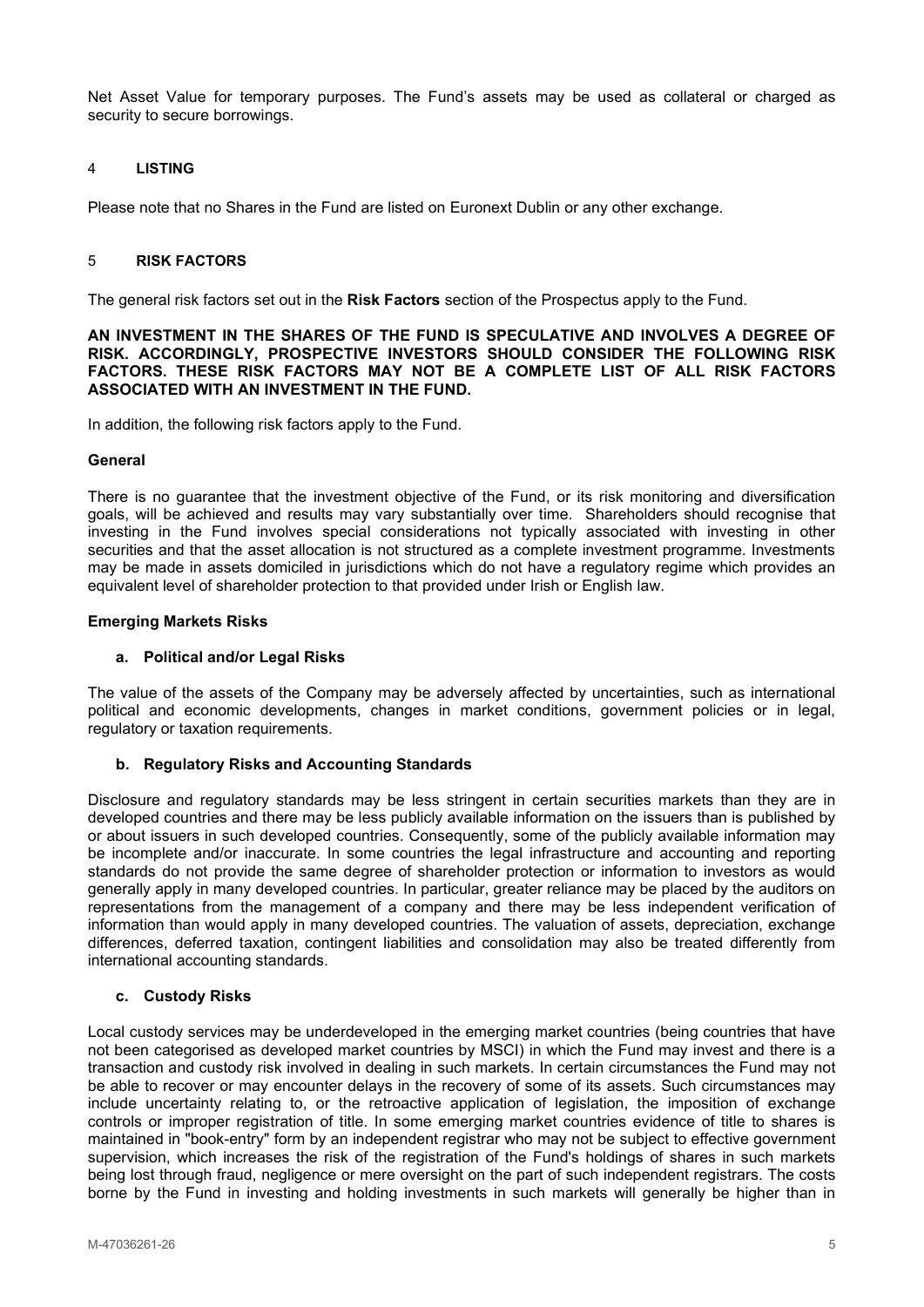organised securities markets.

### **d. Settlement and Counterparty Risk**

Settlement risk occurs when a transaction is not completed as duly agreed between the parties. This may be due to an error or omission in the necessary settlement, clearing or registration processes or due to the lack of creditworthiness of one of the parties to the transaction.

Counterparty risk occurs when a party to a contract fails to honour and defaults on its obligations thereunder. Funds which are party to these risks can incur considerable losses.

### **e. Liquidity Risk**

Certain securities may be difficult or impossible to sell at the time and at price that the seller would like. The seller may have to lower the price to effect a secondary market sale, sell other securities instead or forego an investment opportunity, any of which could have a negative effect on fund management or performance.

### **f. Currency Risk**

Share Classes may be designated in a currency other than the Base Currency of the Fund. In such circumstances adverse exchange rate fluctuations between the Base Currency of the Fund and the currency in which the relevant Class of Shares is designated may result in a decrease in return and/or a loss of capital for Shareholders.

### **g. Increased Risk of Fluctuation in Value**

The value of the Fund may fluctuate more than those that only invest in developed markets.

#### **Further Risks associated with investments in Russia**

In addition to the Emerging Markets Risks highlighted above, specific additional risk factors are associated with Russian investment, in particular corporate governance and investor protection issues. The laws and regulations in Russia involving securities, corporations, taxation, foreign investment and trade, title to property and securities and transfer of title, all of which may be relevant to the investment policies of the Fund, are relatively new and untested, contain apparent conflicts and are subject to change, occasionally with retroactive effect. The law regarding fiduciary duties of directors and officers and the protection of investors, including foreign shareholders, is in the early stages of development. Entities in Russia may not be accustomed to following corporate governance procedures or may not respect the interests of minority shareholders. Therefore, shareholders may not be adequately protected under local laws.

#### **Nature of Investments**

An investment in the Fund will require a long-term commitment, with no certainty of return. The Fund intends to make investments which the Investment Manager perceives as having the potential for substantial return, but which may also involve substantial risks. There can be no assurance that the Fund will be able to realise its investments in a timely manner. Since the Fund may only make a limited number of investments and since such investments may involve a high degree of risk, poor performance by such investments could severely affect the total return to investors.

#### **Concentration Risk**

While the Investment Manager will regularly monitor the concentration of the Fund's exposure to related risk, concentration in any one industry, region or country or with respect to any given counterparty or Investment Manager may arise from time to time. To the extent there is a downturn or other problem in any area where the Fund has concentration, this could reduce the return the Fund receives on its investments and, consequently, could have an adverse impact on the Fund's financial conditions and its ability to pay distributions.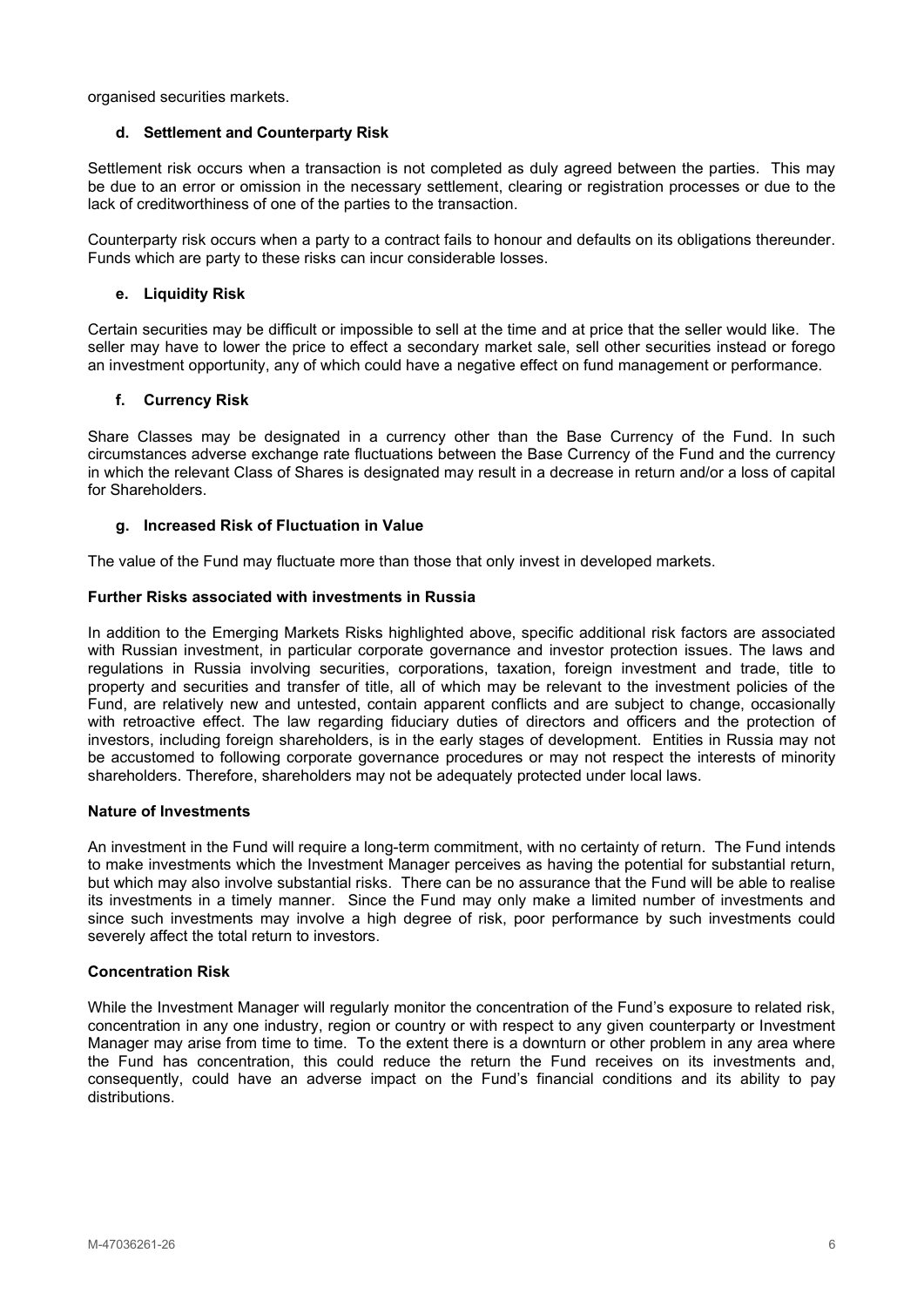#### **Market risk**

The investments of the Fund are subject to normal market fluctuations and the risk inherent in investment in equity securities and similar instruments and there can be no assurances that appreciation will occur. Some of the Recognised Exchanges on which the Fund may invest may prove to be illiquid or highly volatile from time to time and this may affect the price at which the Fund may liquidate positions to meet repurchase requests or other funding requirements. Potential investors should also note that the securities of small capitalisation companies are less liquid and this may result in fluctuations in the price of the Shares of the Fund.

### **Potential Conflicts of Interest**

In addition, investors should note that the annual Management Fees are based on the Net Asset Value of the Fund and the Investment Manager may value assets of the Fund in certain circumstances so there is the potential of conflict of interest and its fees will rise with an increase in the Net Asset Value of the Fund.

#### **Foreign exchange/currency risk**

Although Shares may be denominated in the base currency of the Fund, the Fund may invest its assets in securities denominated in a wide range of currencies**.** The Net Asset Value of the Fund as expressed in the base currency of the Fund will fluctuate in accordance with the changes in the foreign exchange rate between the base currency of the Fund and other currencies in which certain of the Fund's investments are denominated. The Fund may therefore be exposed to a foreign exchange/currency risk.

The Investment Manager will not enter into hedging transactions to protect against fluctuations in the relative values of the Fund's portfolio positions as a result of changes in currency exchange rates and market interest rates.

### **Equity risk**

Equities as a class have historically outperformed other types of investments over the long term. Individual stock prices, however, tend to go up and down more dramatically over the short term. These price movements may result from factors affecting individual companies or industries, or the securities market as a whole.

#### **Availability of Suitable Investment Opportunities**

The Fund will compete with other potential investors to acquire assets. Certain of the Fund's competitors may have greater financial and other resources and may have better access to suitable investment opportunities. There can be no assurance that the Fund will be able to locate and complete investments which satisfy the Fund's rate of return objectives or that the Fund will be able to invest fully its committed capital. If no suitable investments can be made then cash will be held by the Fund and this will reduce returns to shareholders. Whether or not suitable investment opportunities are available to the Fund, Shareholders will bear the cost of management fees and other Fund expenses.

In the event that the Fund is terminated or the Company is wound up, and to the extent that the assets may be realised, any such realisation may not be at full market value and will be subject to deductions for any expenses for the termination of the Fund or the liquidation of the Company.

#### **Limited Number of Investments**

The Fund anticipates that it will be diversified. However, in the event of a material demand for redemptions, the Fund could be forced to sell liquid positions resulting in an over-weighting in a small number of illiquid investments. In such circumstances, the aggregate return of the Fund may be substantially and adversely affected by the unfavourable performance of a single investment. The Fund's restriction of redemptions of Shares in excess of ten per cent of the total Net Asset Value of the Fund on any one Dealing Day will mitigate this risk to an extent should these circumstances arise.

#### **Unidentified Portfolio**

Because not all of the specific investments of the Fund have been identified, the Shareholders must rely on the ability of the Investment Manager to make appropriate investments for the Fund and to manage and dispose of such investments. While the Fund intends to make only carefully selected investments that meet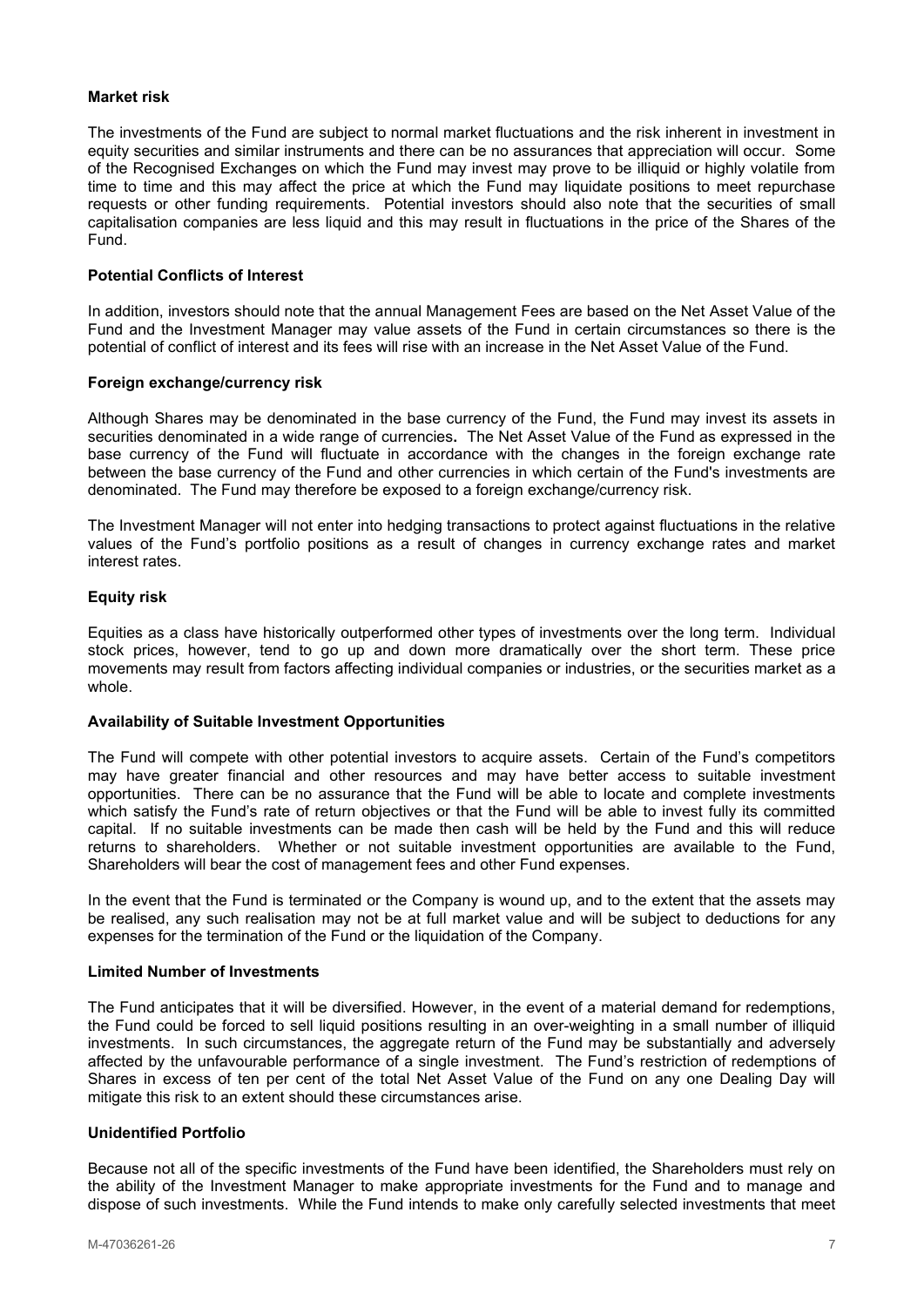the investment criteria of the Fund, the Investment Manager has complete discretion with respect to the selection of such investments.

### **No Market for Shares; Restrictions on Transferability; Limited Redemption Rights**

There will be no secondary market for Shares of the Fund and transfers of Shares are only permitted to those persons who satisfy the criteria for permitted shareholders. Consequently, investors may be able to dispose of their Shares only by requiring the Fund to redeem their Shares at the next Dealing Day.

### **Payment of Charges and Expenses to Capital**

The charges and expenses of the Fund may be charged to the capital of the Fund in circumstances where there is insufficient income being received by the Fund. In such circumstances, the capital value of a Shareholder's investment may be lowered and income may be achieved by forgoing the potential for future capital growth.

#### **Net Asset Value & Valuation of Assets**

The valuation of the Fund's assets obtained for the purpose of calculating Net Asset Value may not be reflected in the prices at which such assets are sold. For details of the valuation of assets, please see the section in the Prospectus headed **Valuation of Assets**.

### **Brexit**

On 31 January 2020, the United Kingdom (UK) formally exited the European Union (EU) (Brexit). The Brexit withdrawal agreement allowed for a transitional period which subsequently ended on 31 December 2020. Ireland remains to be a member of the EU. The Company remains an EU regulated UCITS that can avail of passporting rights under the UCITS Regulations to market and sell shares in the Funds in the EU, subject to complying with the terms of the UCITS Regulations.

The Company submitted a notification under the UK's Temporary Permissions Regime to ensure that the Company continues to be recognised in the UK after the end of the transition period. UCITS funds are entitled to have non-EU investment managers. Accordingly, Liontrust Investment Partners LLP is in a position to continue to act as investment manager to the Company post-Brexit.

Due to the ongoing regulatory uncertainty as regards the terms of the UK's future relationship with the EU, the precise impact on the Company is difficult to determine. The Company may be negatively impacted by changes in law and tax treatment resulting from the UK's departure from the EU. No assurance can be given that such matters will not adversely affect the Company and/or the Investment Manager's ability to achieve the Company's investment objectives.

**BEFORE DETERMINING TO INVEST IN THE FUND, PROSPECTIVE INVESTORS SHOULD EVALUATE WHETHER THEY ACCEPT THE AFORESAID RISKS WHICH THEY WILL ASSUME BY BUYING SHARES OF THE FUND. THE FOREGOING LIST OF RISK FACTORS DOES NOT PURPORT TO BE A COMPLETE EXPLANATION OF THE RISKS INVOLVED IN THIS OFFERING.**

**PROSPECTIVE INVESTORS SHOULD READ THE ENTIRE PROSPECTUS AND THIS SUPPLEMENT AND FULLY EVALUATE ALL OTHER INFORMATION THAT THEY DEEM TO BE NECESSARY BEFORE DETERMINING TO INVEST IN THE FUND. AN INVESTMENT IN THE FUND MAY NOT BE APPROPRIATE FOR ALL INVESTORS.**

#### <span id="page-7-0"></span>6 **DIVIDEND POLICY**

No dividends are payable in respect of Class F Dollar Shares and Class F Sterling Shares of the Fund**.** The net income attributable to such Shares will be retained within the Fund and the Net Asset Value per Share shall be increased by the amount of net income earned.

The Fund has been approved by HM Revenue and Customs as a 'reporting fund' for UK taxation purposes. The Fund shall endeavour to satisfy the conditions in order to maintain reporting fund status unless the Directors determine otherwise. Although the Directors will endeavour to ensure that appropriate conditions for reporting fund status to apply are met, there can be no guarantee that they will be obtained or so met, or that once obtained or met, they will continue to be obtained or met for future accounting periods. Where an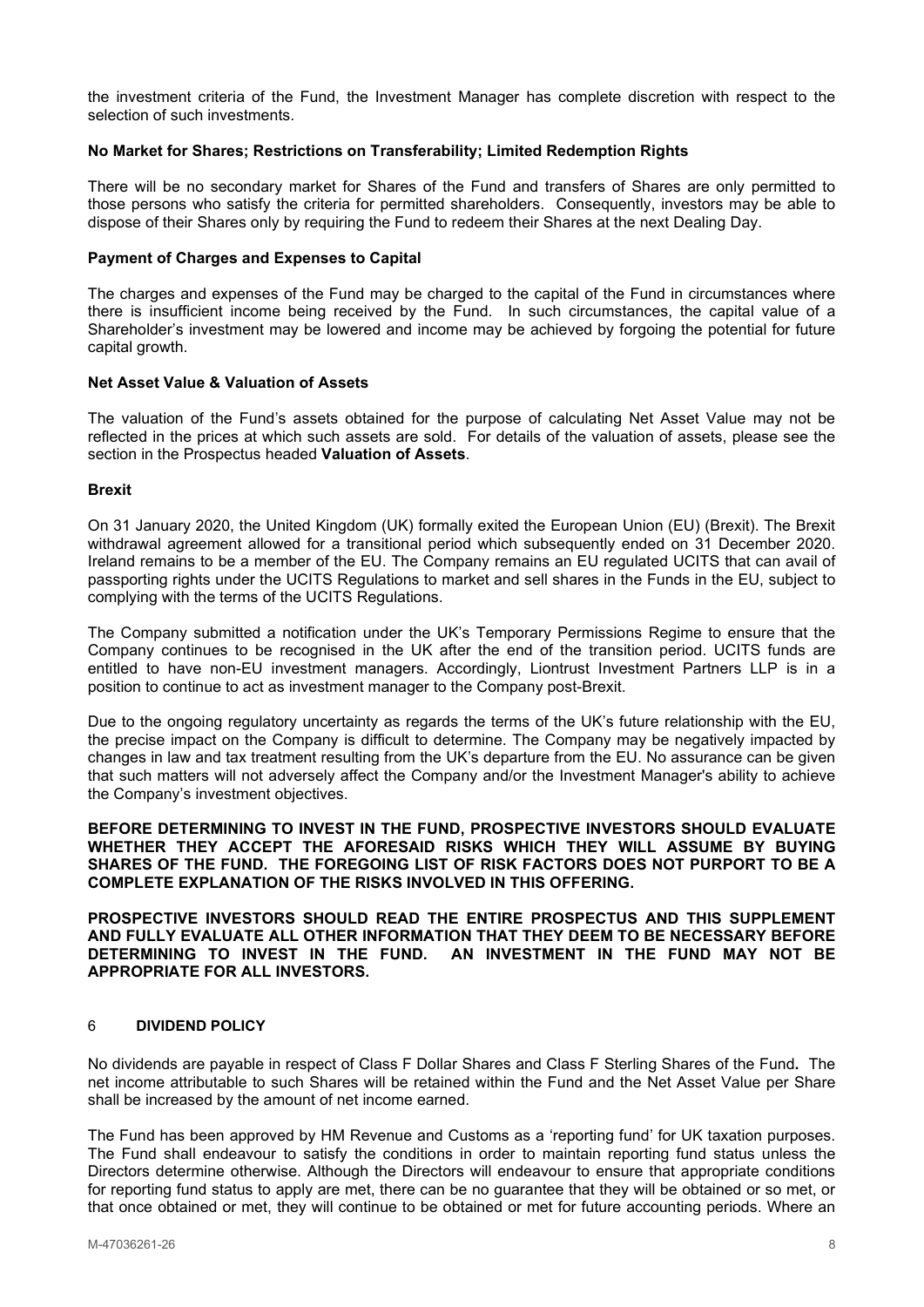'offshore fund' (such as the Fund) has been certified as a reporting fund for each accounting period during which a shareholder has held his interest in the offshore fund, any gain arising will be calculated and taxed as a capital gain, rather than as an offshore income gain, and such shareholder may be eligible for applicable capital gains exemptions and/or reliefs.

If the Directors propose to change the dividend policy of the Fund full details will be provided in an updated Supplement and all Shareholders will be notified in advance.

### <span id="page-8-0"></span>7 **INVESTMENT MANAGER**

<span id="page-8-1"></span>Liontrust Investment Partners LLP has been appointed as Investment Manager to provide discretionary investment management services to the Fund. Liontrust Investment Partners LLP is authorised and regulated by the UK Financial Conduct Authority. The Investment Manager is a UK domiciled asset manager. The Investment Manager is a UK domiciled asset manager. As of 31 December 2021, Liontrust Investment Partners LLP had approximately GBP 37.2 billion of assets under management and advice and has an extensive track record across all its investment strategies.

#### 8 **KEY INFORMATION FOR BUYING AND SELLING**

#### **Share Classes**

The following are the share classes of the Fund currently in existence:-

| <b>Share Class</b>      | Currency | <b>Minimum</b><br>Shareholding | <b>Minimum</b><br><b>I</b> nitial<br>Investment<br>Amount | Minimum<br>Additional<br><b>Investment</b><br>Amount | Minimum<br>Redemption<br>Amount |
|-------------------------|----------|--------------------------------|-----------------------------------------------------------|------------------------------------------------------|---------------------------------|
| Class F Sterling Shares | Sterling | £100,000                       | £100,000                                                  | £5,000                                               | £5,000                          |
| Class F Dollar Shares   | Dollar   | \$160,000                      | \$160,000                                                 | \$8,000                                              | \$8,000                         |

The Base Currency of the Fund is U.S. Dollars. The currency exposure of the Class F Sterling Shares will not be hedged against the Base Currency. A currency conversion will take place on subscription, redemption and exchange of Class F Sterling Shares, the cost of which will be borne by the Shareholder. Accordingly, the value of the Class F Sterling Shares will be subject to exchange rate risk in relation to the Base Currency.

# **Accounting Date**

The Accounting Period ends on 31 December in each year.

#### **Base Currency**

U.S. Dollar

#### **Business Day**

Any day (apart from Saturdays, Sundays and public holidays) on which banks and regulated stock exchanges and markets are ordinarily open for business in Dublin and London.

#### **Dealing Day**

Every Business Day.

#### **Dealing Deadline**

In case of subscriptions and redemptions, 12.00 noon (Irish time) on the relevant Dealing Day.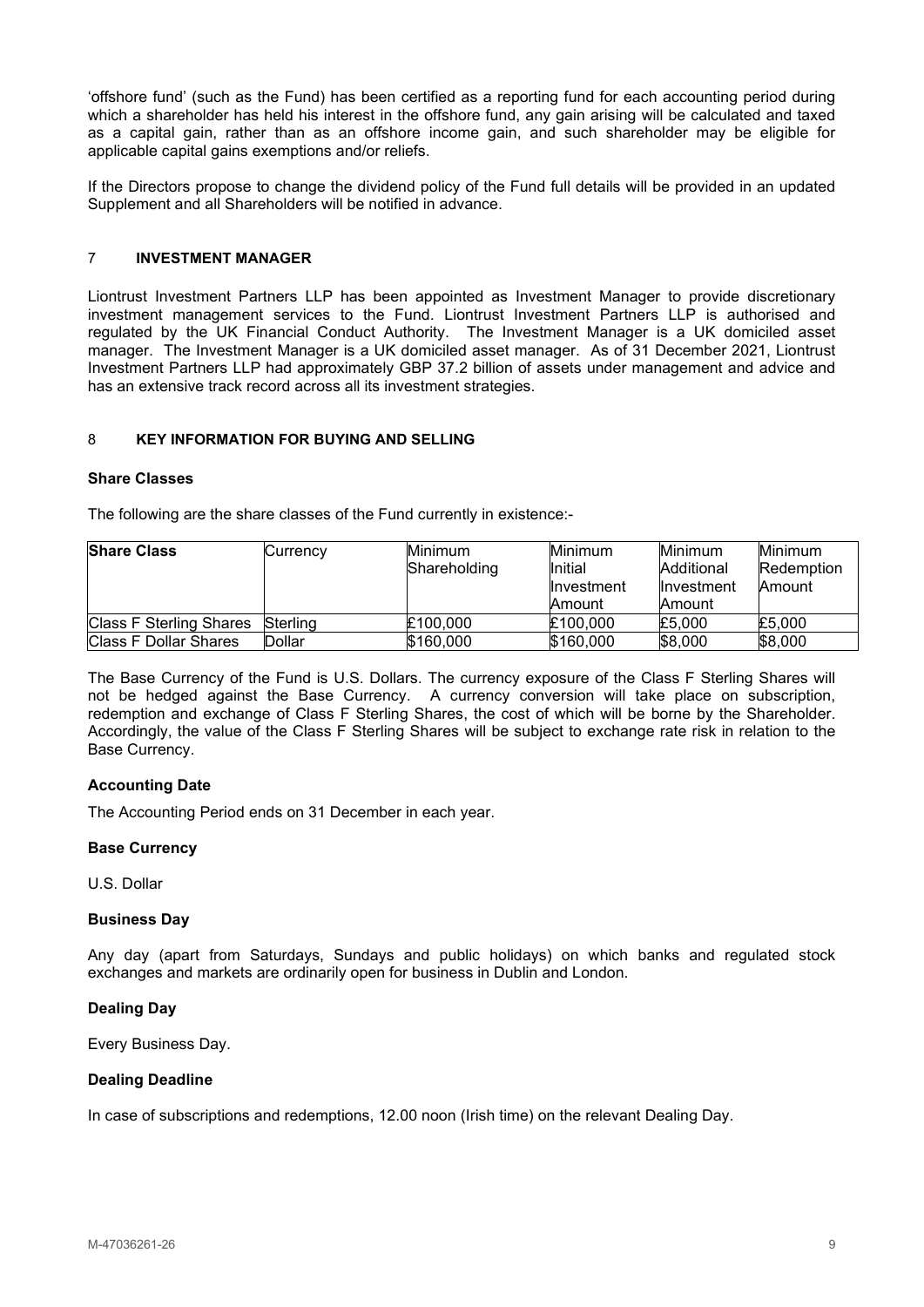### **Minimum Fund Size**

The minimum size of the Fund will be £5 million, or such other amount as may be determined by the Directors at their discretion.

### **Preliminary Charge**

For all classes of Shares in the Fund there is no preliminary charge.

### **Redemption Charge**

For all Classes of Shares in the Fund there is no redemption charge.

### **Anti-Dilution Adjustment**

To preserve the value of the underlying assets and to cover dealing costs, when there are net subscriptions or redemptions, an Anti-Dilution Adjustment may be applied on behalf of the Company, which the Investment Manager considers represents an appropriate figure. Any such adjustment shall be retained for the benefit of the Fund.

### **Settlement Date**

In the case of subscriptions, cleared funds and all supporting documentation must be received by no later than 12.00 noon (Irish time) four Business Days after the relevant Dealing Day (or such other time as the Directors may agree) provided that the Subscription Form is received by the Dealing Deadline. In the case of redemptions, settlement will be made not later than close of business on the fourth Business Day after the relevant Dealing Day provided the original Subscription Form, where required, (together with the supporting documentation in relation to money laundering prevention checks and any documentation deemed necessary for regulatory or taxation purposes) has been received and the anti-money laundering procedures have been completed.

### **Valuation Point**

<span id="page-9-0"></span>The property of the Fund is valued daily at 12.00 noon (Irish time) on the relevant Dealing Day.

### 9 **HOW TO SUBSCRIBE FOR/BUY SHARES**

Application for Shares should be made on the Subscription Form and be submitted in accordance with the provisions set out in the Prospectus to be received by the Administrator by the Dealing Deadline on the relevant Dealing Day. Subsequent applications for Shares will only be accepted by electronic means where specifically agreed to in advance by the Company or its delegate.

The Minimum Shareholding must be maintained by each Shareholder in the Fund (subject to the discretion of the Directors) following any partial repurchase, exchange or transfer of Shares.

Payment in respect of the issue of Shares must be made by the relevant Settlement Date by electronic transfer in cleared funds in the currency of the relevant Share Class.

The subscription price for Shares is based on the Net Asset Value per Share of that Class referable to the relevant Dealing Day. The Net Asset Value per Share will be determined by means of the method of valuation of assets and liabilities described in the section of the Prospectus entitled **Calculation of Net Asset Value /Valuation of Assets**.

This section should be read in conjunction with the section in the Prospectus entitled **Subscription for Shares.**

# <span id="page-9-1"></span>10 **HOW TO REDEEM/SELL SHARES**

Requests for the sale of Shares should be submitted to the Administrator in accordance with the provisions set out in the Prospectus by the Dealing Deadline on the relevant Dealing Day. Requests received on or prior to a Dealing Deadline will be dealt with on the relevant Dealing Day. A redemption request once given will not be capable of revocation without the consent of the Administrator on the instruction of the Directors.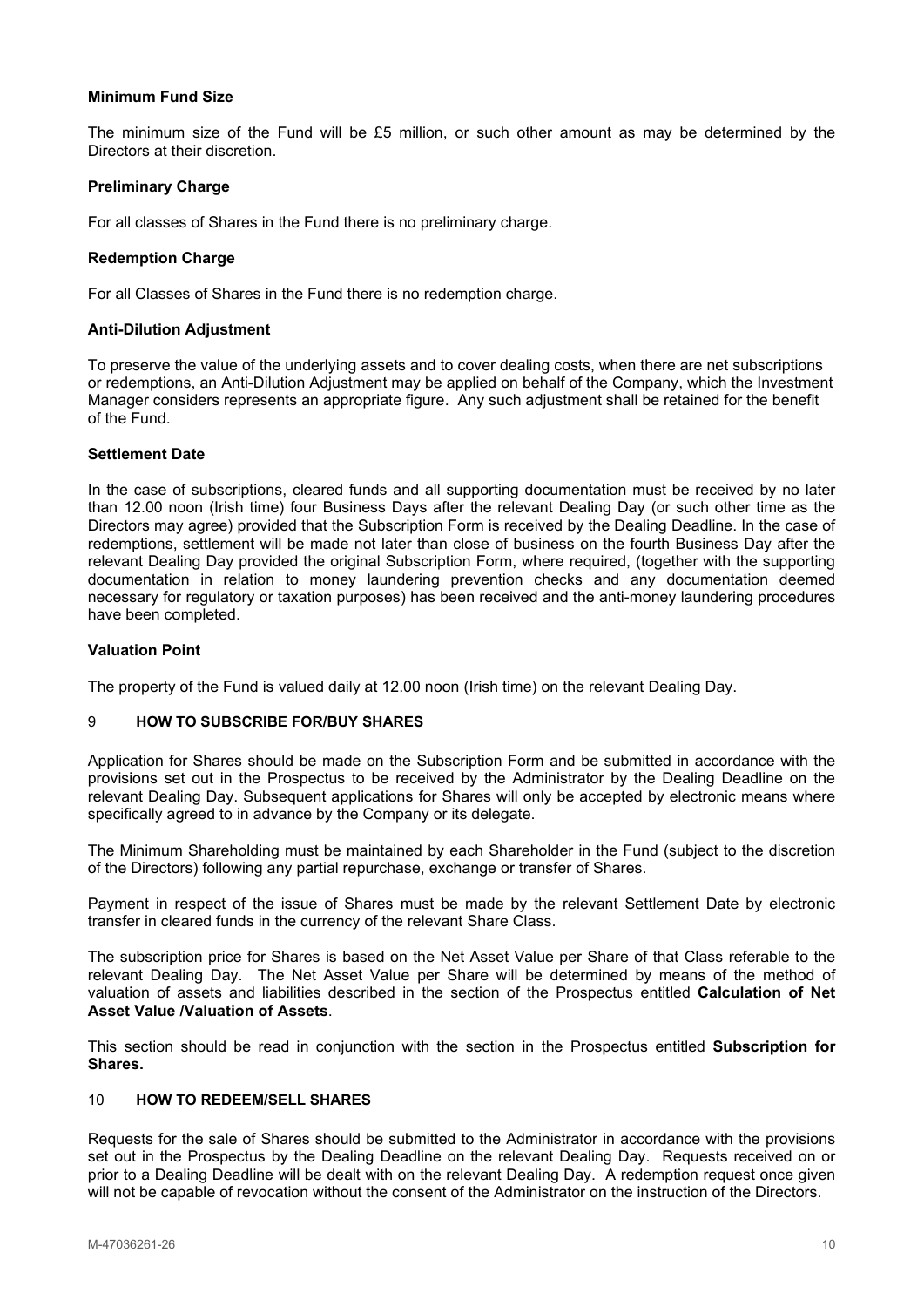The amount due on the redemption of Shares of any class in the Fund will be paid by the Settlement Date by electronic transfer to an account in the name of the Shareholder. Redemption proceeds may not be processed by the Administrator if the original Subscription Form, where required, (together with the supporting documentation in relation to money laundering prevention checks and any documentation deemed necessary for regulatory or taxation purposes) has not been received and/or the anti-money laundering procedures have not been completed.

Subject to the discretion of the Directors, no Shareholder shall be entitled to realise part only of his holding of Shares of any class in the Fund if such realisation would result in his holding of Shares of such class after such realisation being below the Minimum Shareholding. In addition, the Company may decline to effect a redemption request which is below the Minimum Redemption Amount.

In the event that a Shareholder requires payment of redemption proceeds to an account other than that specified in the Subscription Form, the Shareholder must provide an original request in writing, executed by an authorised signatory of the Shareholder, to the Administrator on or prior to the receipt of the redemption request form. The Administrator will not make payment of redemption proceeds to third parties, save for in exceptional circumstances and in accordance with the requirements of the Central Bank.

The redemption price per Share is based on the Net Asset Value per Share in the relevant Class referable to the relevant Dealing Day. The Net Asset Value will be determined in accordance with the method of valuation of assets and liabilities described in the section of the Prospectus entitled **Calculation of Net Asset Value/Valuation of Assets**.

The Articles contain special provisions where a redemption request received from a Shareholder would result in more than 5 per cent of the Net Asset Value of Shares in issue being redeemed on any Dealing Day which provisions are summarised under the section in the Prospectus entitled **Redemption of Shares**. The Fund is entitled to limit the number of Shares redeemed on any Dealing Day to 10% of the total Net Asset Value of Shares in issue on that Dealing Day or such other amount as they may in their absolute discretion determine subject to the terms of the Prospectus. The redemptions effected on that Dealing Day will be effected pro rata in the manner described under the section in the Prospectus entitled **Redemption of Shares**.

This section should be read in conjunction with the section in the Prospectus entitled **Redemption of Shares**.

#### <span id="page-10-0"></span>11 **CHARGES AND EXPENSES**

#### **Fees of the Manager, the Investment Manager, the Depositary, any sub-custodian, the Administrator and the Distributors.**

#### **(a) Manager**

The Manager shall be paid a fee for its services out of the assets of the Fund, calculated and accrued on each Dealing Day and payable monthly in arrears, of an amount up to 0.05% of the NAV of the Fund (plus VAT, if any) per annum, subject to a monthly minimum fee of up to €1,500 (plus VAT, if any).

The Manager's fee for the first 12 months of its appointment will be fixed in respect of the Company and the Funds of up to €95,000 (plus VAT, if any) to be prorated across the Funds of the Company.

The Manager is also entitled to receive out of the assets of the Fund reasonable and properly vouched expenses.

#### **(b) Investment Management Fees**

The Investment Manager will be entitled to receive out of the assets of the Fund an annual Management Fee (the **Annual Fee**) at the following rates:

| <b>Share Class</b> | Fee amount                                |
|--------------------|-------------------------------------------|
| Class F Sterling   | 0.25% of the Net Asset Value of the Class |
| Class F Dollar     | 0.25% of the Net Asset Value of the Class |